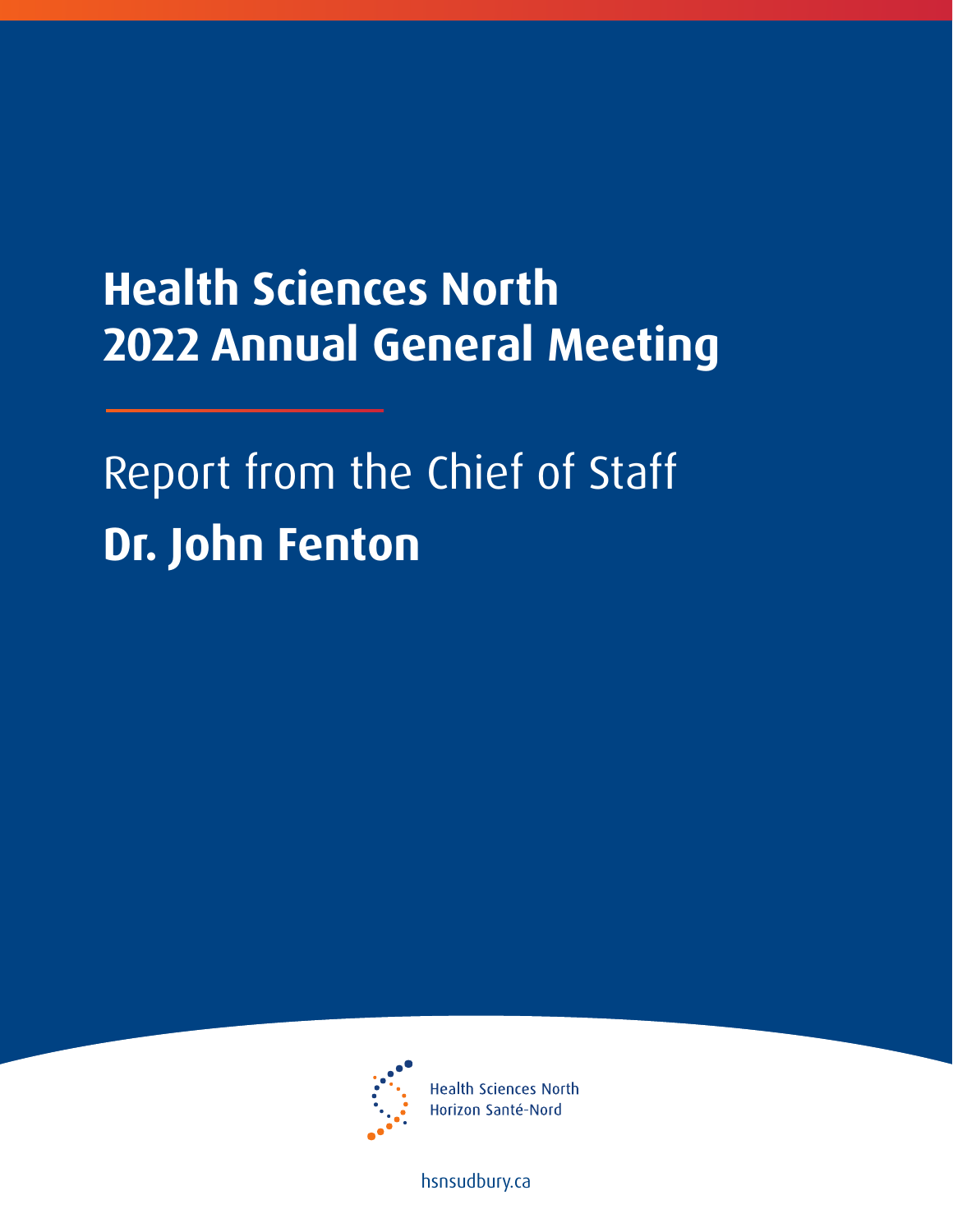## **Annual General Meeting – June 15, 2022 Report from the Chief of Staff Dr. John Fenton**

 testament to the dedication and resilience of our people. I feel fortunate to work with Even though COVID continued to wreak havoc on our hospital system over the past year, we were still able to achieve many productive and positive goals. To me, this is a exceptional individuals and teams who continue to demonstrate their commitment to improving care for patients and making HSN a better place. It is with gratitude that I serve the members of the Medical Staff, the organization and the community as your Chief of Staff.

It is my pleasure to report on my 2021-2022 performance goals and the activities of the medical staff at HSN this past year.

Despite the restrictions due to COVID, I'm pleased to share that we had another exceptional year for medical staff recruitment. Eleven new family medicine physicians, and 25 new specialists have been successfully recruited to Sudbury throughout 2021- 2022, thanks to the partnership between HSN, the City of Greater Sudbury and the Greater Sudbury Chamber of Commerce. We were thrilled to be welcoming new specialists in Anesthesia, Cardiology, Gastroenterology, General Surgery, General Internal Medicine, Medical Oncology, Ophthalmology, Orthopedic Surgery, Plastic Surgery, Psychiatry, Pediatrics, Radiology and Stroke Neurology.

Having new physicians from such a wide range of specialities greatly improves access to care for the people of Northeastern Ontario for now and many years to come.

Recruitment efforts are also well underway for the 2022-2023 recruitment year, with 13 confirmed recruits already! Thank you to everyone involved in bringing these new physicians to HSN, it truly takes a village to make this happen.

Outcome #5 of our 2019-2024 Strategic Plan calls for inter-professional proactive external reviews to take place in a majority of our medical departments by 2024.

To date, we have completed external reviews in Critical Care, Mental Health and Addictions and Surgery. In this last year, we completed the inter-professional external review focused on improving the quality of care in our Medicine Program.

Three colleagues from The Ottawa Hospital and Windsor Regional Hospital completed a comprehensive on-site review in March 2022. The external reviewers spoke highly of the quality of care provided at HSN and throughout the region. They shared 12 overall recommendations, which will guide the evolution and enhancement of our Medicine Program in the coming years.

 Aligned with the Strategic Plan Key Goal to be Patient and Family-Focused, in the last year, there have been focussed efforts to define our current state and to develop a plan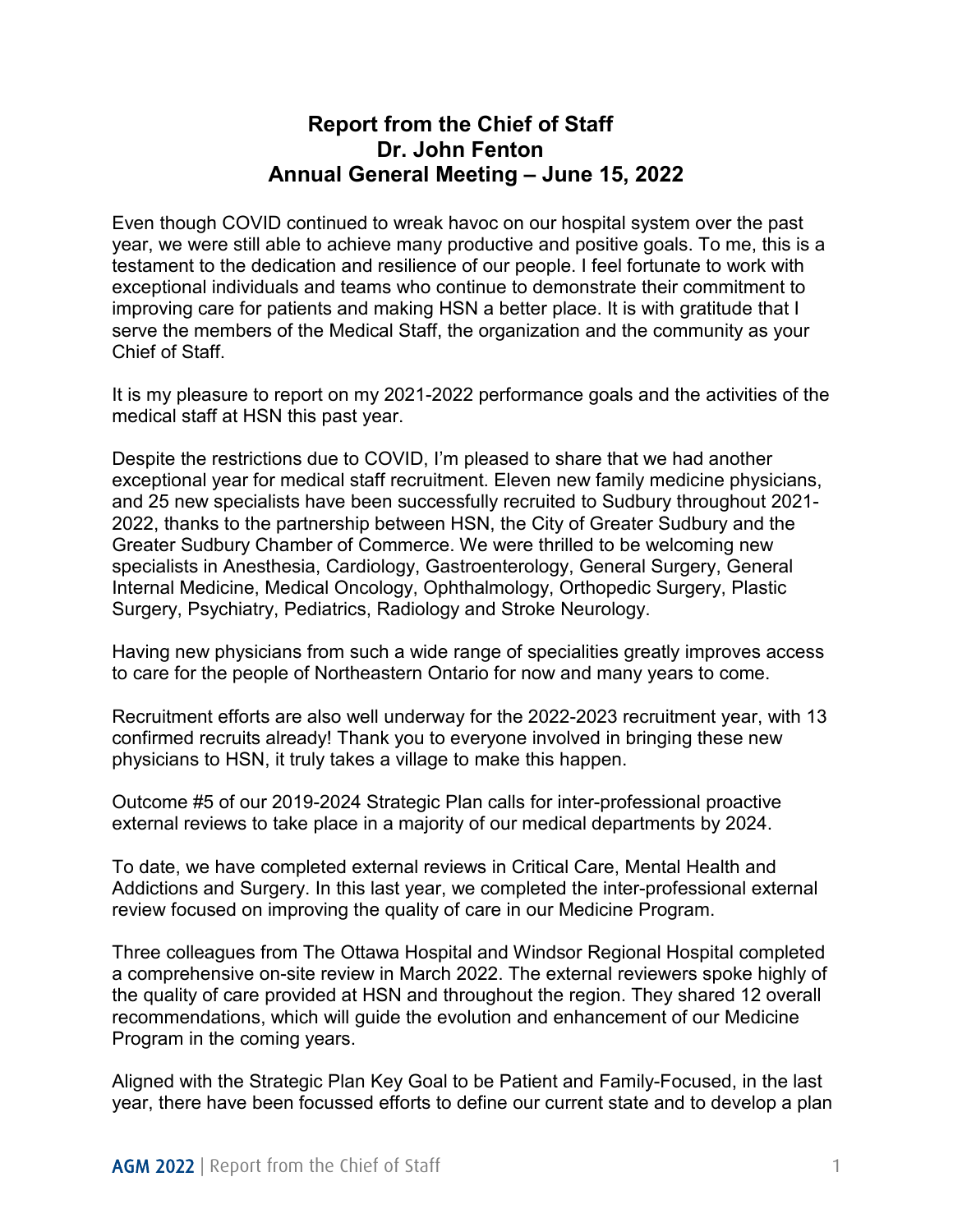to achieve the Canadian teaching hospital average for Hospital Standardized Mortality Ratio and Hospital Deaths Following Major Surgery.

Hospital Standardized Mortality Ratio and Hospital Deaths Following Major Surgery are mortality indicators that measure the rate of observed deaths compared to deaths predicted by statistical models.

This work will continue in 2022-2023 where we will focus on improving documentation, improving coding practices, and further assessing quality of care.

 Staff related to COVID. These efforts have been evident across the organization, at patient care despite high volumes of admitted COVID patients, exposures, outbreaks, surveillance testing and health human resource challenges. I would be remiss if I didn't take the opportunity to reflect upon the efforts of the Medical every level, and have ensured that we were able to continue to provide high quality

 guiding and providing direction for the organizational management of COVID. Dr. Susan Vokey, Dr. Mark Henderson, Dr. Rob Lepage, Dr. Roger Sandre and Dr. Josée Thériault all served at Incident Command and have been invaluable leaders in

 I would like to extend my thanks to our medical leadership team which is comprised of team of dedicated leaders have ensured that challenges and questions arising from our Command. our Chiefs of Departments, our Medical Directors and our Medical Staff Executive. This medical staff have been addressed in a timely fashion. They have also kept our medical staff informed with the most current information and decisions made through Incident

Command.<br>Thank you to all members of our medical staff for your exemplary efforts. Our organization and our community are fortunate to benefit from your expertise and dedication to quality care. Thank you for all that you do to serve the patients and families of throughout the Northeast.

Despite the continued pressures of the pandemic, our teams at HSN have introduced new and innovative surgeries and procedures as we continuously improve on providing the best in patient care.

 room. ROSA stands for Robotic Stereotactic Assistance. In June 2021, our Orthopaedic surgeons and medical staff were proud to say that HSN was one of the first hospitals in Canada to have the ROSA knee system in our operating

ROSA is a robotically-assisted surgical system that will improve the outcomes of patients receiving total knee replacements by minimizing the invasiveness of the procedure.

ROSA enables our surgeons to personalize each surgery, which reduces the amount of dissection required and leaves the patient with a more balanced "new" knee.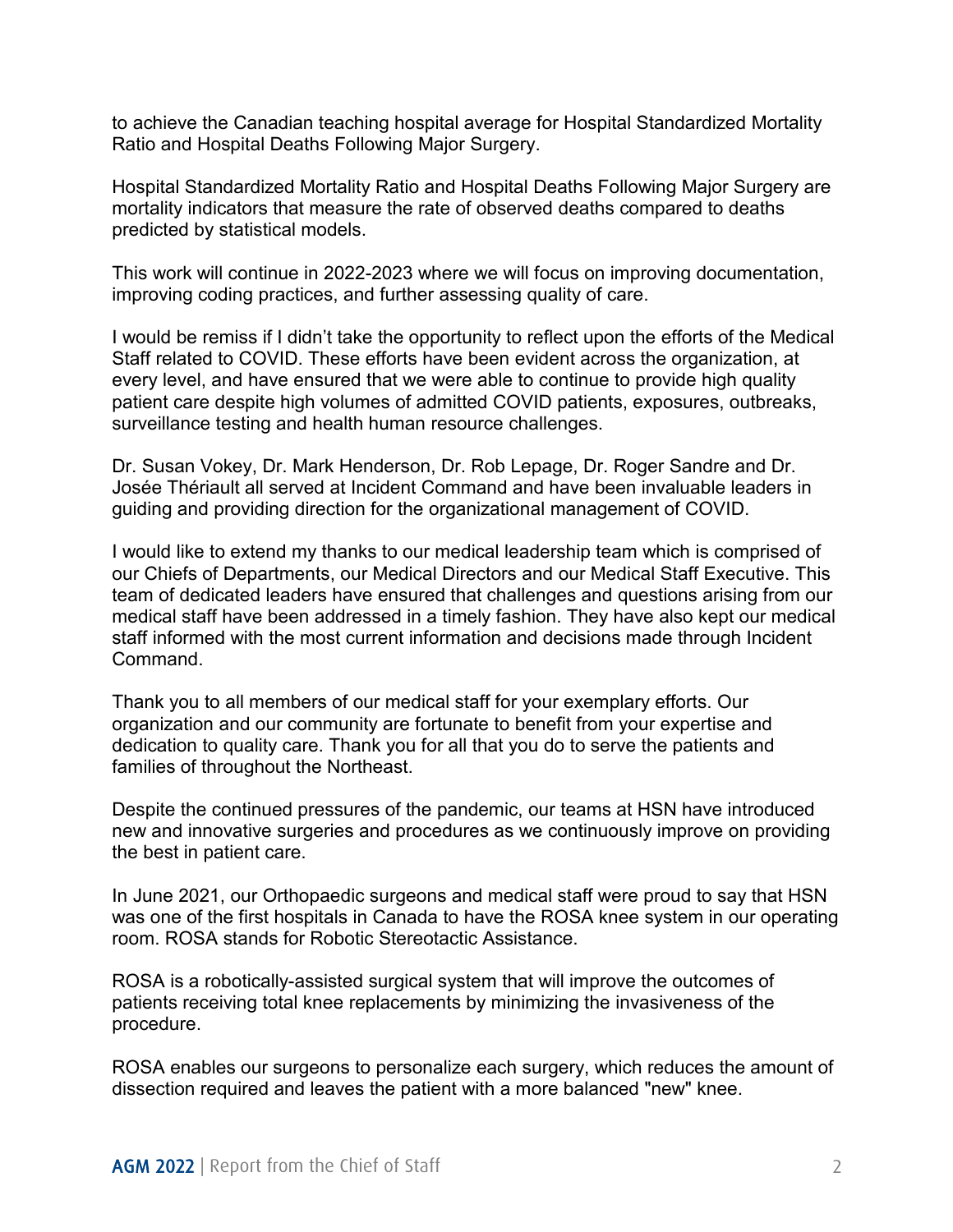Aligned with HSN's 2019-2024 Strategic Goal to Be Digitally-Enabled, we expanded the use of technology, data, and analytics to improve how we care for our patients.

 and empower their patients. PocketHealth is a digital platform for health records that In July 2021, the Medical Imaging Department launched a pilot online service to support gives patients ownership and control of their medical imaging records.

PocketHealth provides our patients with more accessible and secure access to their imaging records, with the potential for patients to make more informed decisions about their health care.

The new system also improves access for healthcare providers. With PocketHealth, HSN can share imaging records instantly with our physician community and other hospitals.

 In October 2021, a team of surgeons from HSN successfully completed the very first through traditional means such as diet and exercise. It has been shown to be an bariatric surgery in Northeastern Ontario. Bariatric surgery, also known as weight loss surgery, serves as an option for some people who have not been able to lose weight effective intervention, which produces significant weight loss and improves medical conditions.

More than 5,000 patients from across Northeastern Ontario were referred for assessment from 2011 to 2019, with more than 1,900 of these patients being referred to Southern Ontario for bariatric surgery.

 This development at HSN increases access and decreases wait times for patients, while reducing costs associated with patients travelling outside of the region for quality care.

 at HSN. With HSN now offering this specialized stroke treatment 24/7, people from Another innovation is the establishment of the Endovascular Treatment (EVT) Program Northeastern Ontario no longer need to be transported by air ambulance to Southern Ontario for it. As a result, they get a better chance of recovering from a severe stroke than was possible before. It took a large team of staff, colleagues and partners to establish the EVT Program at HSN.

 May 2022. It has been life-changing treatment for many of our patients who have been Seventy-three (73) EVT procedures occurred between the launch in February 2020 and now living without any disability.

 These are only a few examples of the advances in the delivery of patient care. My appreciation goes out to all who have contributed to advancing health care at HSN over the last year.

 for 2022-2023 include the following: Looking to the year ahead, my performance goals approved by the Board of Directors